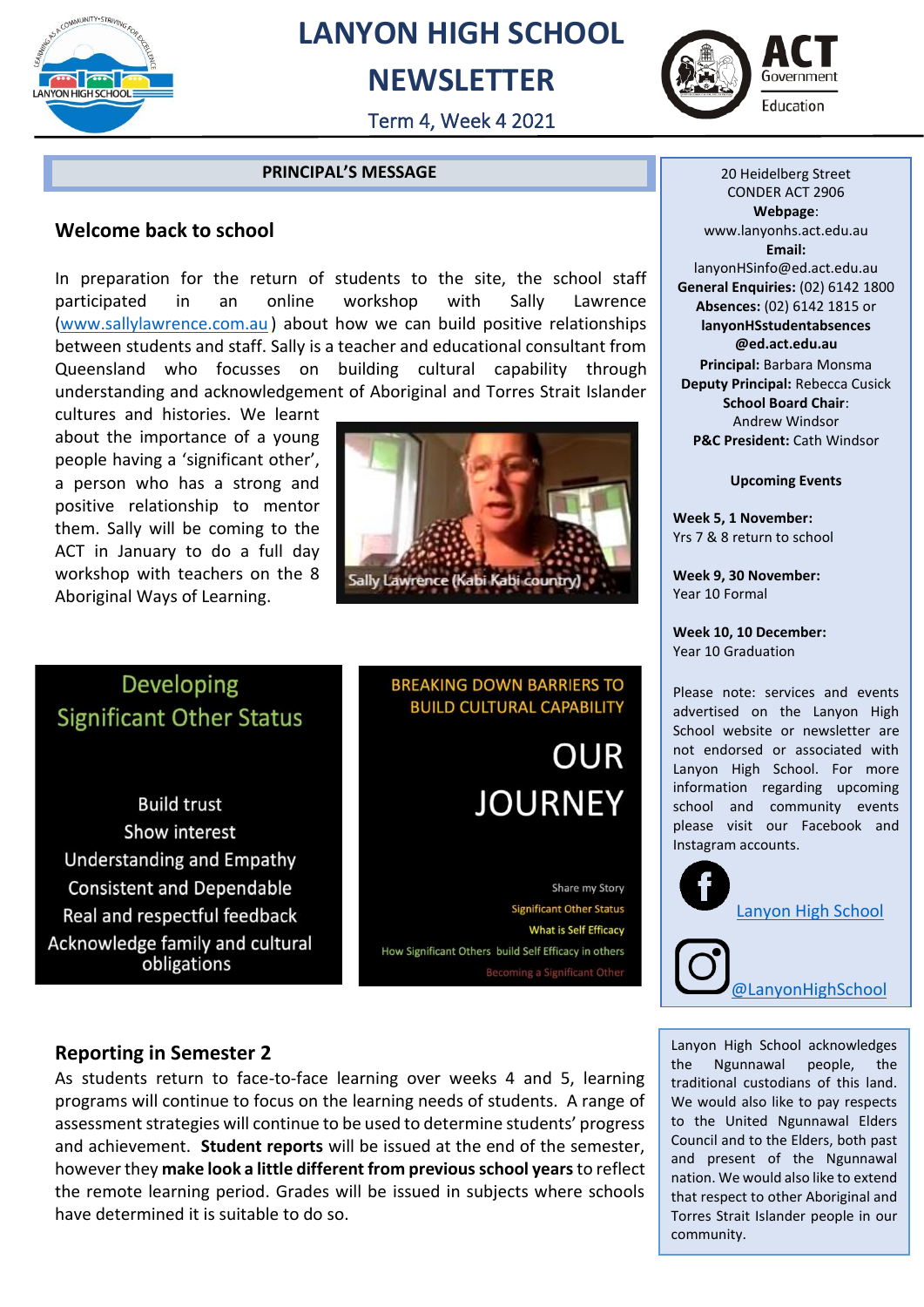Teachers are trained to make judgements and determinations on students' progress and this is carried out against clear benchmarks and guided by the Early Years Learning Framework and Australian Curriculum. Our teachers know their students well and are skilled in making judgments on learning. If you have any concerns about school reports or assessment, please contact Rebecca Cusick, Deputy Principal, or myself at school.

#### **Please Give Us Your Feedback by Friday 12 November**

The Satisfaction survey that usually occurs in August has now been sent to parents/carers, students and staff. These surveys really help us to see what we are doing well and where we need to improve. I hope all our parents/carers will participate. You should have already been sent an email parents/carers will participate. To a shown that can give  $f_{\ell}$  and  $f_{\ell}$  are  $\mathscr{M}_{\ell}$ questions, please call or email the school.

#### **Return to school plans**

In Pastoral Care last week, students had the opportunity to ask questions about the return to school plans. I then held an hour-long Q&A with staff. Here are a couple of important ones;

- **Do I have to wear school uniform?** Yes! Full uniform, as usual.
- **Will formal and graduation go ahead?** Yes! Formal and Graduation will go ahead, with COVID safety measures in place.
- **Will Lanyon Legend prize draws still happen?** We will continue these digitally with a video. We will also be giving out Lanyon Legends stamps for students who are wearing masks properly, use good hand hygiene, follow new rules about playground areas and lots of other things.



alerer<br>Agree

- **Can I wear my own mask?** Yes, but not the ones with the vents in them. If you wear a disposable mask, these will need to be changed in the middle of the day. Your classroom teacher will remind you. There are lidded bins in each classroom for disposable masks.
- **Can students have a time out break in Student Services?** Not really. We need to limit the mingling of students from different year groups.
- **Can I still access the Psychologist or Youth Health Nurse?** Yes, but you need to organise an appointment time with student services. You will get a message to let you know what day and time.

If you have any questions or concerns about the return to school plans, please call the front office between 8.30am and 3.30pm or email [LanyonHSinfo@ed.act.edu.au](mailto:LanyonHSinfo@ed.act.edu.au)

Barbara Monsma Principal

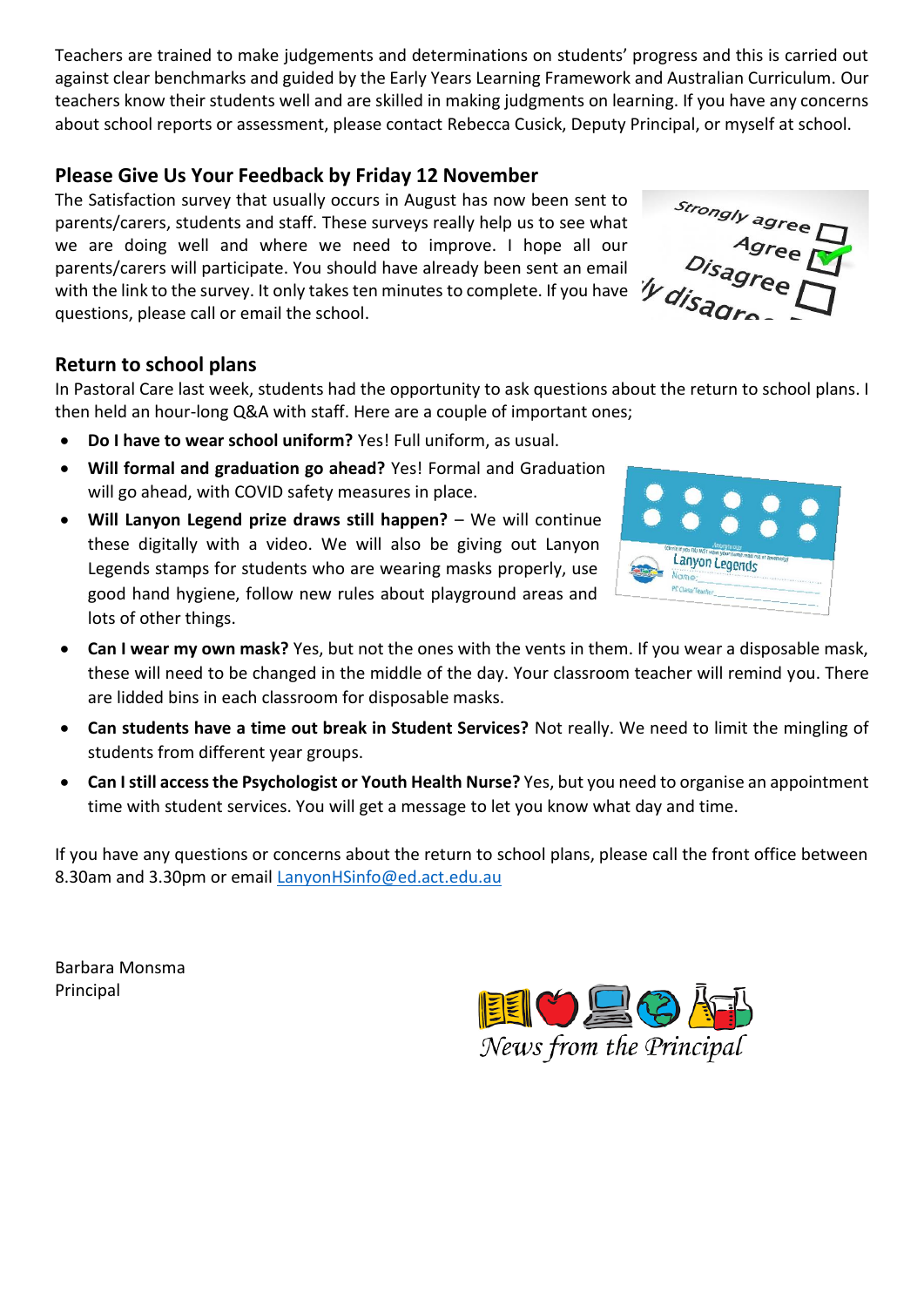Statistics, statistics, statistics. There's been plenty of them in the media recently, so what do they all *mean*?

Year 7 began their statistics topic by looking at different ways to interpret, and calculate, the centrality of data.

Year 9 students have also been busy working through statistics where an emphasis of the unit has been to explain to students that statistics drive many of the decisions made by government as well as businesses.

Students have been introduced to the types of information that they are likely to see, noting that much of what is read on social media platforms can be classified as secondary data which makes it more susceptible to inaccuracies.

The concept of bias has also been explored, with sources of bias in both survey design and reporting processes discussed. It has been a goal of the unit to drive students to become more critical of the sources of information that they are reading, and to understand the difference between correlation and causation.

Students have had the opportunity to demonstrate their understanding through Mathspace tasks and slide based questions. We've been looking forward to the return of face to face teaching and the continuation of our statistical journey as we explore visual representations of data through the construction of histograms and back to back stem and leaf plots.

Year 10 students will be combining their calculating and analytical skills built through the first 3 years of high school to look further in depth at data and its relevance.

Students in year 8 this semester began looking at parts of a circle before then calculating the area and circumference. During online learning students participated in a practical investigation to investigate the relationship between the diameter of a circle and its circumference. They were able to use circular objects from around the home to demonstrate their understanding.







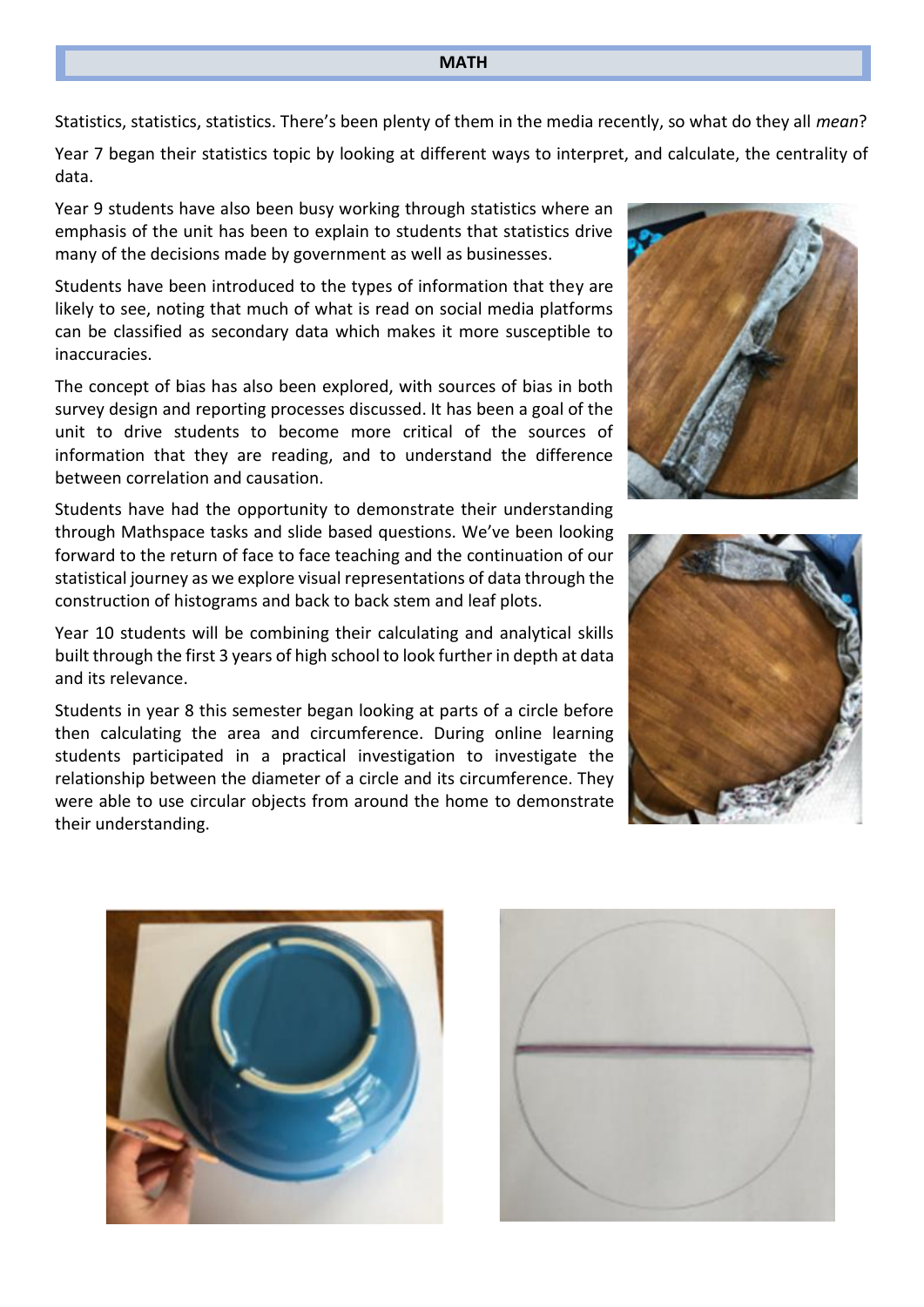My name is Charlie Vrankovic and during lockdown, I had the opportunity to be a part of the Australian Olympic Changemaker program and forum. Before the program I've been a member of the Year 10 Leadership class, I coached an under 10's team with the newly founded and strongly built Tuggeranong Valley AFC as well as ran a sports club with Jacob and Damon for Gordon Primary.

The forum was hosted by former Olympian Brooke Hansen OAM, I learnt about goal setting, respect and friendship within elite sport from the likes of former aboriginal athlete **Kyle Vander-Kuyp**, bronze medallist **Zac Stubblety-Cook** and beach volleyball duo **Mariafe Artacho del Solar** and **Taliqua Clancy.** Overall, it was a great experience and a huge thanks to Mr Plowman and Mrs Davies for the program nomination.

Regards, Charlie

I

**TOUR DE KIDS**

In September I participated in a fundraiser for the Starlight Children's Foundation, called Tour De Kids. The Starlight Children's Foundation is an amazing charity that raises money to brighten the lives of sick kids in hospitals around Australia.

Tour De Kids is a bike riding challenge where participants set themselves a personal goal to ride a certain distance within a month. All money raised goes directly to the Starlight Children's Foundation. I set a goal to ride 400 kilometres from the 1st to the 30th of September 2021 and aimed to raise \$250.

I exceeded my goal by riding 412 kilometres, which is the equivalent of riding from Canberra to Dubbo.

Thanks to my friends and family, I also raised \$653 which will help 13 sick kids. Whether it was rain, hail, sunshine, or snow, I committed myself to this goal, and because of my commitment, I exceeded my expectations.

I decided to take part in the fundraiser because I wanted to help bring joy back into the lives of kids who are in hospital. It was also a really fun challenge for myself to test my endurance, and determination. I enjoyed the challenge because I was able to ride with my friends and family, and share the journey with them. I would like to continue to support the Starlight Children's Foundation, and I hope that many sick kids can benefit from their work.



Ella B (Year 7)